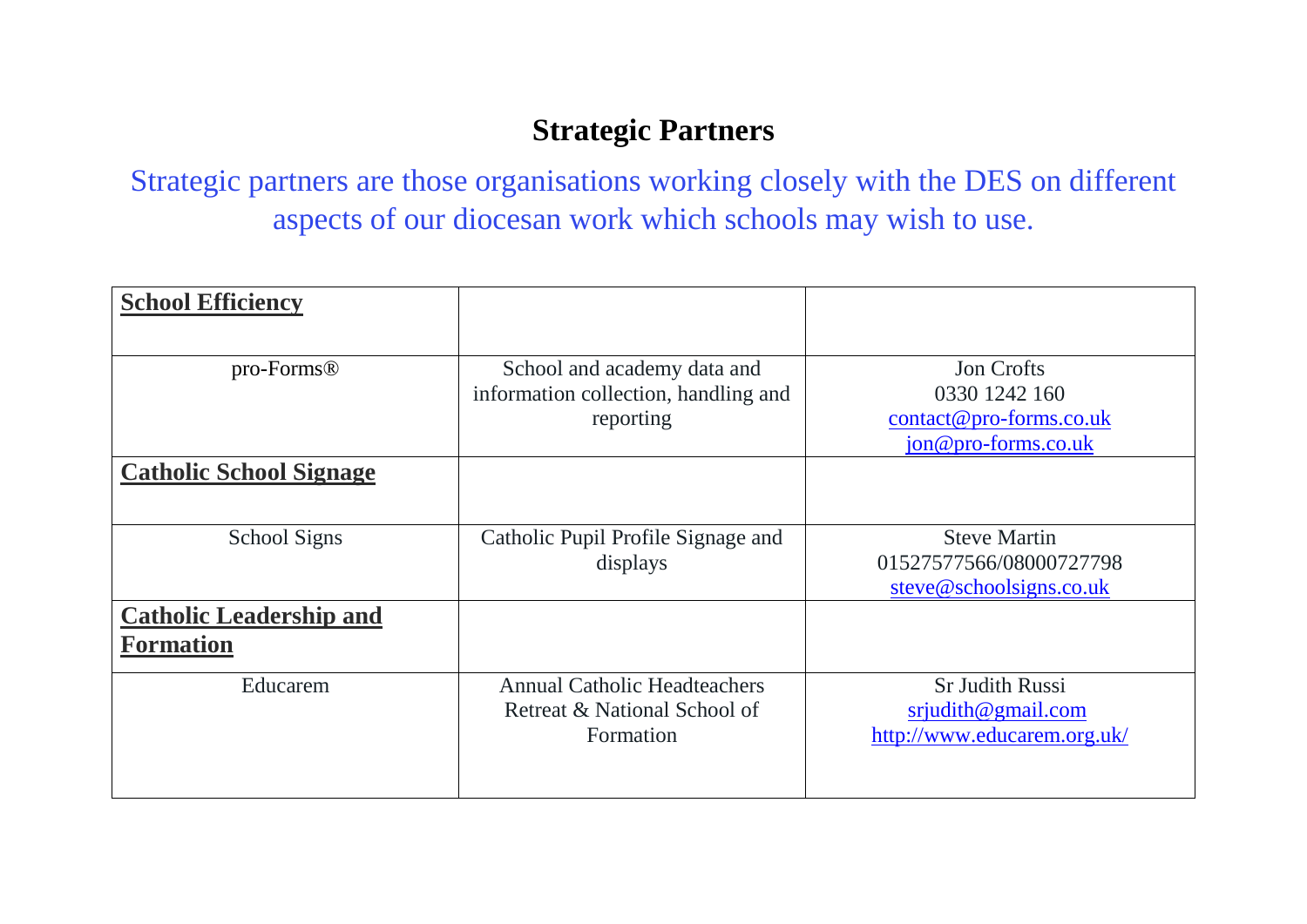| <b>Procurement Support</b> |                                                                                                                                                                                                                                                                                                                                                                                                                                     |                                                                                              |
|----------------------------|-------------------------------------------------------------------------------------------------------------------------------------------------------------------------------------------------------------------------------------------------------------------------------------------------------------------------------------------------------------------------------------------------------------------------------------|----------------------------------------------------------------------------------------------|
| <b>Church Market Place</b> | Created by the Catholic Church in<br>England & Wales to enable the<br>Catholic community to save costs by<br>purchasing together, the free<br>membership entitles you to access<br>great prices on a wide range of<br>products and services.                                                                                                                                                                                        | https://www.churchmarketplace.org.uk/<br>enquiries@churchmarketplace.org.uk<br>0207 798 9175 |
| <u>Arts</u>                |                                                                                                                                                                                                                                                                                                                                                                                                                                     |                                                                                              |
| Ten Ten Theatre            | Ten Ten Theatre uses live drama,<br>storytelling, film and the performing<br>arts to advance the social, moral,<br>spiritual and cultural education of<br>children, young people, young<br>offenders, teachers, parents, the<br>elderly and the wider general<br>public. Inspired by our Catholic<br>faith, our work is highly-regarded<br>and has been experienced by<br>hundreds of thousands of people<br>since we began in 2007 | tententheatre.co.uk<br>tentenresources.co.uk<br>0345 388 3162<br>office@tententheatre.co.uk  |
| One Life Music             | Dan and his team have put together<br>their individual talents, skills and<br>experiences to endeavour to provide<br>both appealing, spiritual and<br>enjoyable experiences in schools, that                                                                                                                                                                                                                                        | ttp://www.onelifemusic.co.uk/<br>07713 259850/01902 842223<br>info@onelifemusic.co.uk        |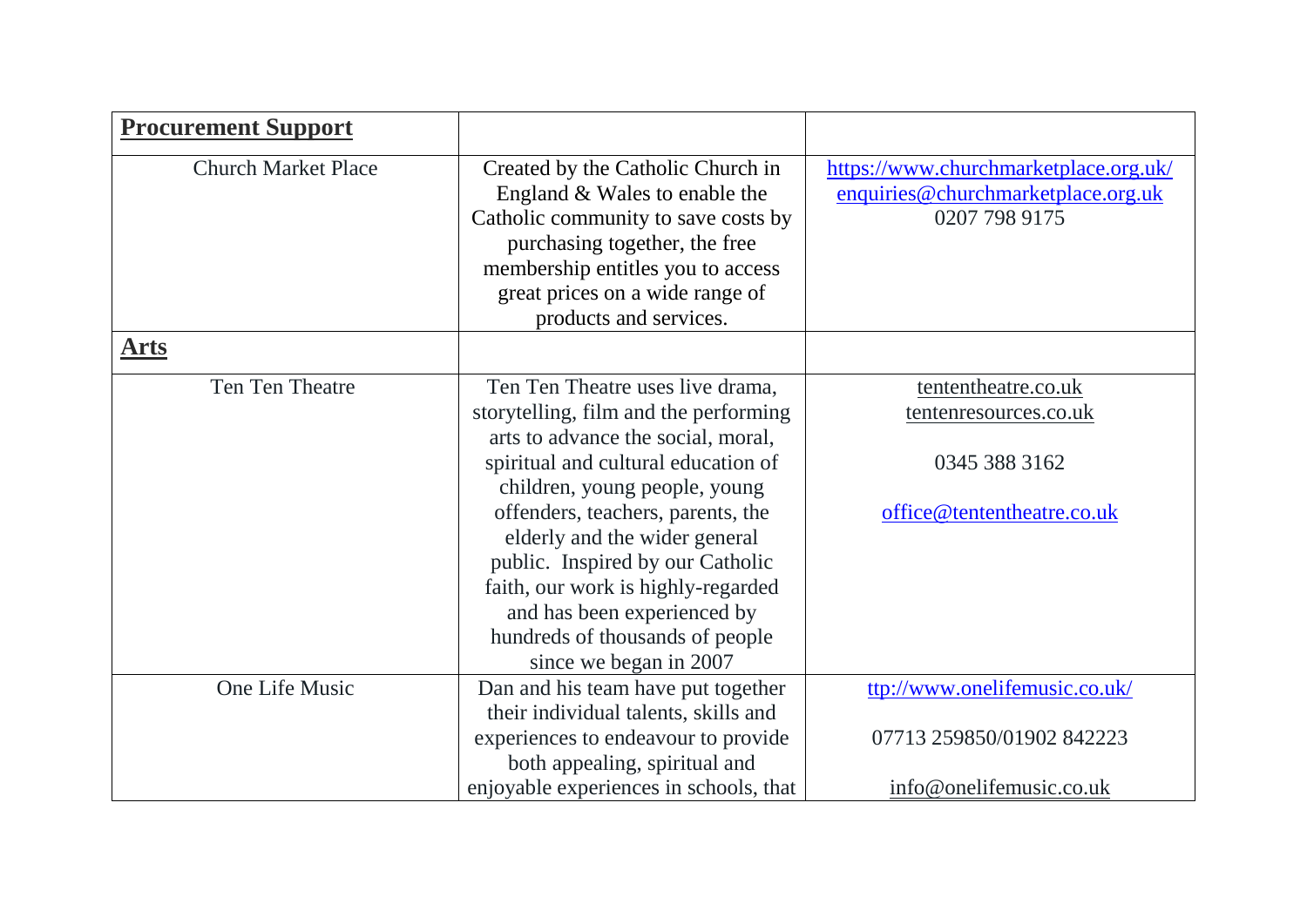|                                   | not only develops children's and       |                                     |
|-----------------------------------|----------------------------------------|-------------------------------------|
|                                   | teachers confidence and knowledge      |                                     |
|                                   | in music, but also deepens their       |                                     |
|                                   | community of faith and in turn         |                                     |
|                                   | enhances their enjoyments and          |                                     |
|                                   | potential in school life.              |                                     |
| <b>Charities</b>                  |                                        |                                     |
|                                   |                                        |                                     |
|                                   |                                        |                                     |
| <b>CAFOD</b>                      | <b>Catholic Agency For Overseas</b>    | http://cafod.org.uk/                |
|                                   | Development. An international          | 0207 733 7900                       |
|                                   | development charity and the official   |                                     |
|                                   |                                        | resources@cafod.org.uk              |
|                                   | aid agency of the Catholic Church in   |                                     |
|                                   | <b>England and Wales</b>               |                                     |
| Father Hudson's                   | We are the Social Care Agency of the   | http://www.fatherhudsons.org.uk/    |
|                                   | Catholic Archdiocese Birmingham.       | 01675 434000                        |
|                                   | Our aim is to offer help and support   | enquiries@fatherhudsons.org.uk      |
|                                   | to people in need, improving their     |                                     |
|                                   | quality of life.                       |                                     |
| The Saint Vincent de Paul Society | Their aim is to tackle poverty in all  | https://www.svp.org.uk/             |
|                                   | its forms through the provision of     | 0207 703 3030                       |
|                                   | practical assistance to those in need. | info@svp.org.uk                     |
| The Saint Vincent de Paul Society | Meeting once a week or fortnightly     | https://www.svp.org.uk/mini-vinnies |
| Mini Vinnies                      | either during lunchtimes or after      | 0207 703 3030                       |
|                                   | school, Mini Vinnies members gather    |                                     |
|                                   | and pray together in their schools, to |                                     |
|                                   | talk about those around them who       |                                     |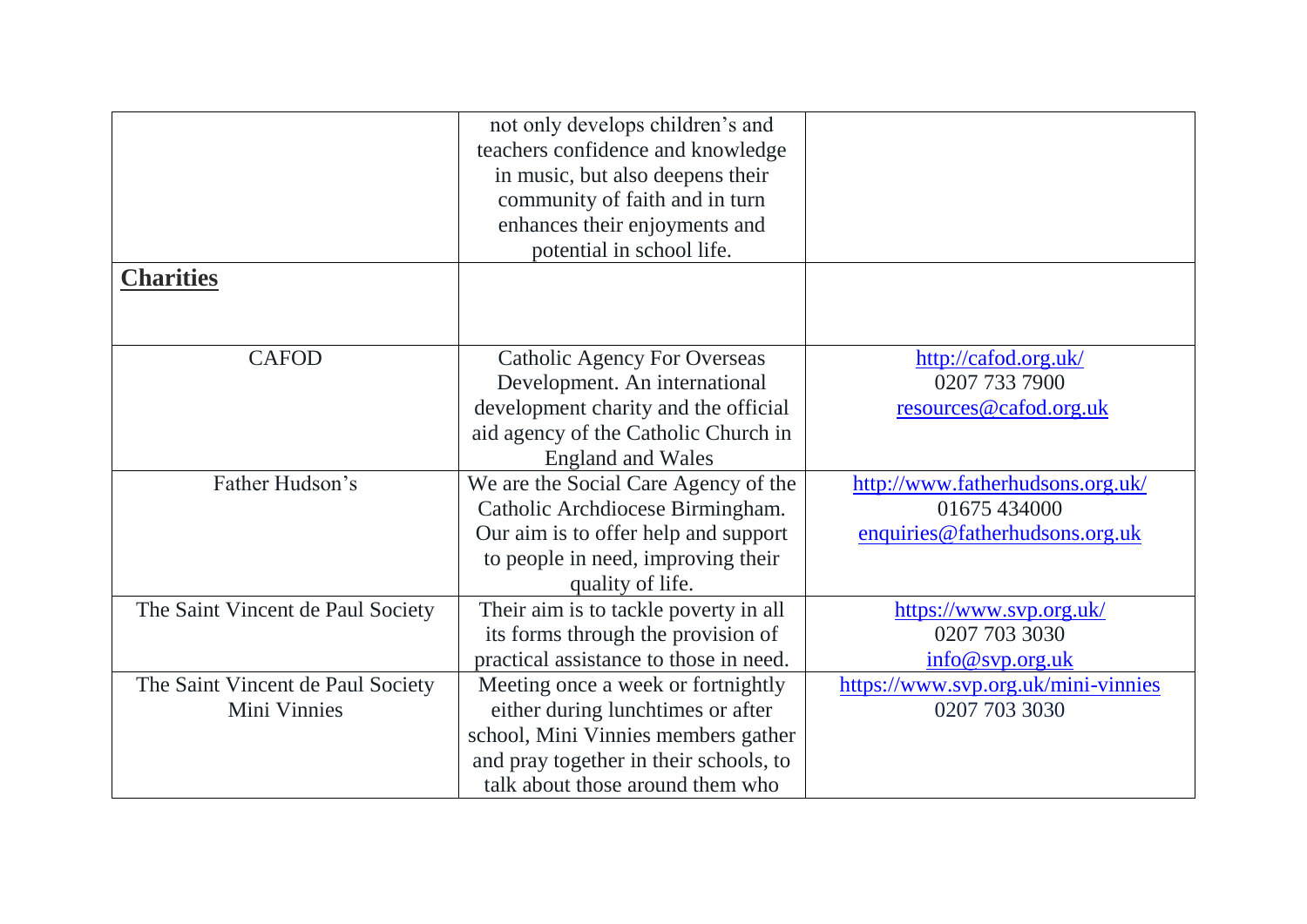|                                  | need our help, and think of ways they  |                                       |
|----------------------------------|----------------------------------------|---------------------------------------|
|                                  | can help those people.                 |                                       |
| Kenelm Youth Trust               | The Kenelm Youth Trust is              | http://www.kenelmyouthtrust.org.uk    |
|                                  | committed to providing life            | 01538 703 224                         |
|                                  | changing opportunities for young       | karen.goodley@kenelmyouthtrust.org.uk |
|                                  | people, helping each person to reflect |                                       |
|                                  | upon their life of faith and how       |                                       |
|                                  | they respond to the call of Jesus      |                                       |
|                                  | <b>Christ</b> in their lives.          |                                       |
| <b>Catholic School Resources</b> |                                        |                                       |
|                                  |                                        |                                       |
|                                  |                                        |                                       |
| St Paul's Books and Gifts        | Resources for Children, Books,         | https://stpauls.org.uk/               |
|                                  | Newspapers, Magazines, CDs, DVDs       | 0121 236 6336                         |
|                                  | & Music. Gifts for all Occasions       | birmingham@stpauls.org.uk             |
| School Prayer Book Company Ltd   | Our School Prayer Books have been      | www.theschoolprayerbookcompany.com/   |
|                                  | developed by teachers to provide       | 07501 197165                          |
|                                  | Catholic school pupils with all of the | claire@theschoolprayerbookcompany.com |
|                                  | key prayers that they will need        |                                       |
|                                  | during their religious education and   |                                       |
|                                  | development.                           |                                       |
|                                  | Perfect for everyday use, a gift for   |                                       |
|                                  | First Holy Communion or as a           |                                       |
|                                  | memento of the children's time at the  |                                       |
|                                  | school                                 |                                       |